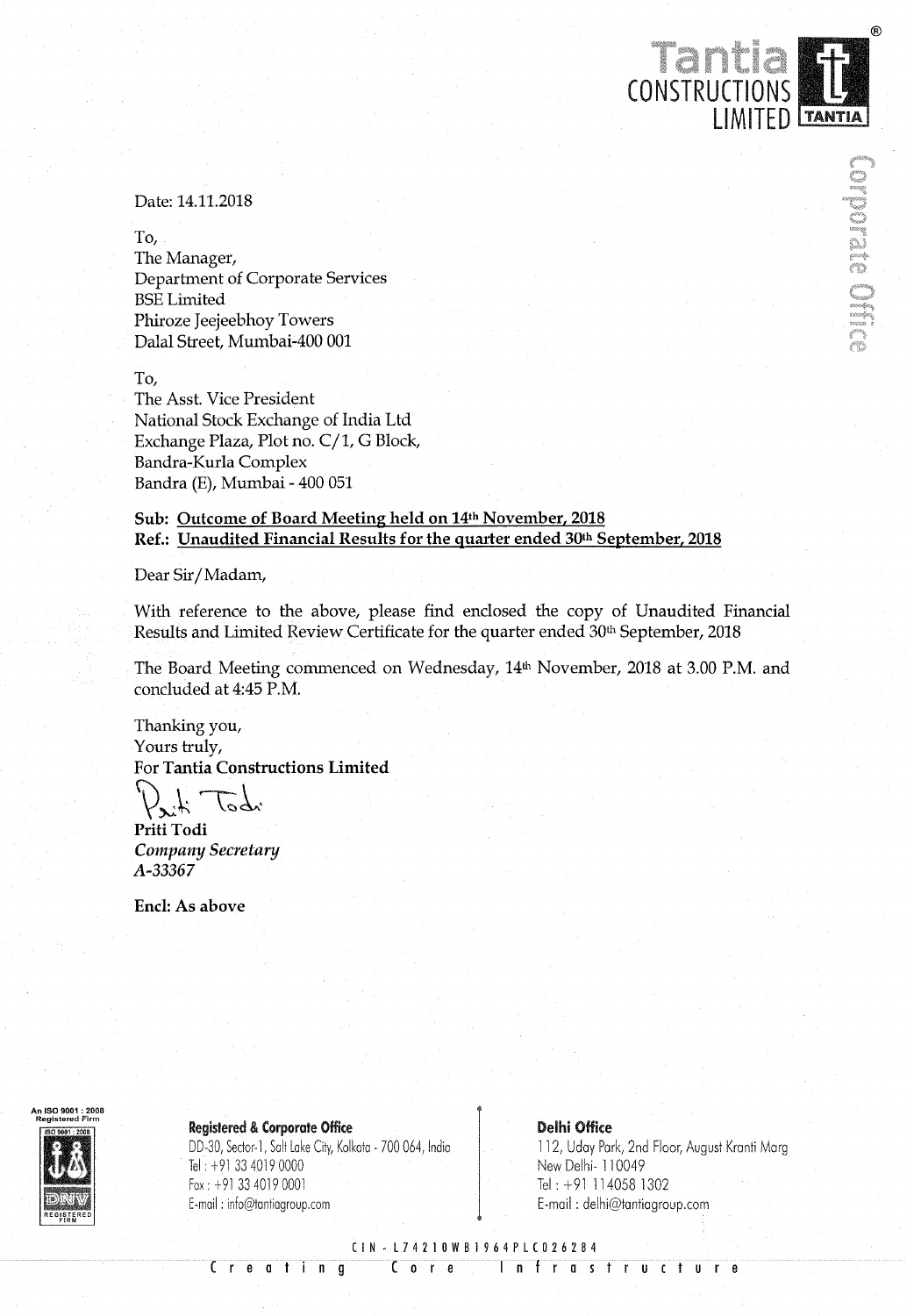$\frac{1}{2}$   $\frac{1}{2}$   $\frac{1}{2}$   $\frac{1}{2}$   $\frac{1}{2}$   $\frac{1}{2}$   $\frac{1}{2}$   $\frac{1}{2}$   $\frac{1}{2}$   $\frac{1}{2}$   $\frac{1}{2}$   $\frac{1}{2}$   $\frac{1}{2}$   $\frac{1}{2}$   $\frac{1}{2}$   $\frac{1}{2}$   $\frac{1}{2}$   $\frac{1}{2}$   $\frac{1}{2}$   $\frac{1}{2}$   $\frac{1}{2}$   $\frac{1}{2}$   $\left\{\begin{array}{rcl} \mathcal{H} & \mathcal{H} \end{array} \right. \ \left\{\begin{array}{rcl} \mathcal{H} & \mathcal{H} \end{array} \right\} \left\{\begin{array}{rcl} \mathcal{H} & \mathcal{H} \end{array} \right\} \ \left\{\begin{array}{rcl} \mathcal{H} & \mathcal{H} \end{array} \right\} \ \left\{\begin{array}{rcl} \mathcal{H} & \mathcal{H} \end{array} \right\} \ \left\{\begin{array}{rcl} \mathcal{H} & \mathcal{H} \end{array} \right\} \ \left\{\begin{array}{rcl} \mathcal{H} &$ E-mail : kmasso1985@gmail.com CHARTERED ACCOUNTANTS

P-113, C.I.T. Road, Kolkata - 700 014<br>Mobile : 9830023533, 9153085091

B-115, People's Co-operative Colony Kankarbagh, Patna-800 020 Phone : (0612) 236-7843

Limited Review Report to The Board of Directors Tantia Constructions Limited

We have reviewed the accompanying statement of unaudited standalone financial results of Tantia Constructions Limited ("the Company") for the period ended 30<sup>th</sup> September 2018 attached herewith, being submitted by the Company pursuant to the requirement of Regulation <sup>33</sup> of the SEBI (Listing Obligations and Disclosure Requirements) Regulations, 2015, read with SEBI Circular No  $CIR/CFD/FAC/62/2016$  dated  $05<sup>th</sup>$  July, 2016.

The accompanying statement is the responsibility of the Company's Management and has been approved by the Board of Directors. Our responsibility is to issue <sup>a</sup> report on these financial statements based on our review.

We conducted our review in accordance with Standard on Review Engagement (SRE) 2410. Review of Interim Financial Information performed by the Independent Auditor of the Entity issued by the Institute of Chartered Accountants of India. This standard requires that we plan and perform the review to obtain moderate assurance as to whether the financial statements are free of material misstatement. <sup>A</sup> review is limited primarily to inquiries of Company personnel and analytical procedures applied to financial data and thus provide less assurance than an audit. We have not performed an audit and accordingly, we do not express an audit opinion.

Based on our review conducted as above, nothing has come to our attention that causes us to believe that the accompanying statement of unaudited standalone financial results prepared in accordance with recognition and measurement principles laid down in applicable Indian Accounting Standards (Ind AS) prescribed under Section <sup>133</sup> of the Companies Act, 2013, read with relevant Rules issued there under and other recognized accounting practices and policies has not disclosed the information required to be disclosed in terms of Regulation <sup>33</sup> of the SEBI (Listing Obligations and Disclosure Requirements) Regulations, 2015, read with SEBI Circular No CIR/CFD/FAC/62/2016 dated 5<sup>th</sup> July 2016 including the manner in which it is to be disclosed, or that it contains any material misstatement.

Attention is invited to the following:—

a. Note 4a to the standalone financial results which states that the Net Worth of the Company has substantially eroded. This has significantly affected the going concern assumption of the Company and at the given juncture we are unable to comment whether the company is in <sup>a</sup> position to meet its current financial obligations.

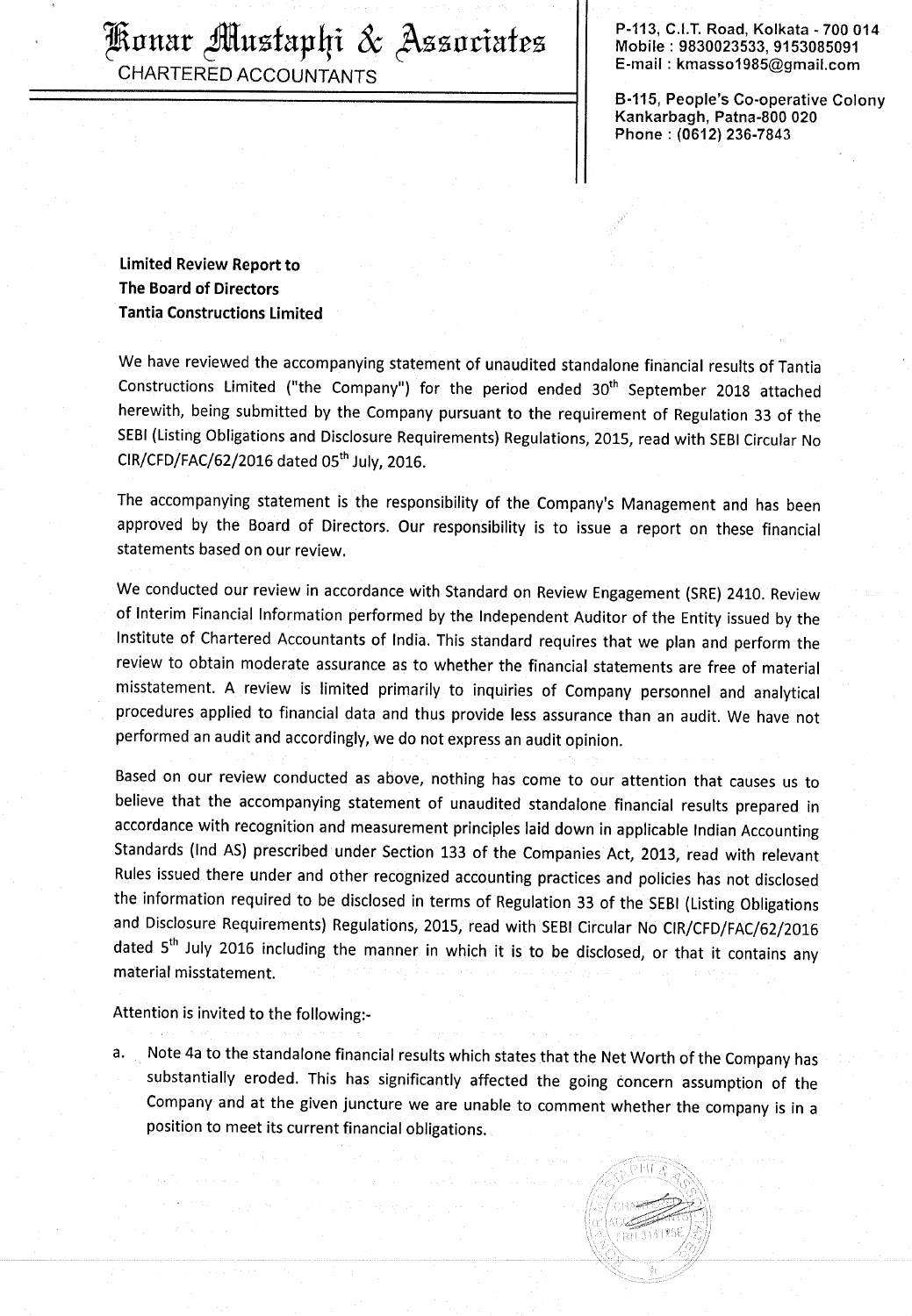- $b<sub>1</sub>$ Note 4b to the standalone financial results which states that Bank guarantees already invoked by the banks at the behest of the clients against two projects terminated during the previous financial year and have also terminated three projects during the current financial year. The Management has gone into arbitration. We are unable to comment on the appropriateness of the aforesaid balance being classified as current asset in the standalone financial results including the extent of recoverability, the period over which these are expected to be recovered and any other impact that may arise in this regard.
- c.

Note 4c to the standalone financial results which states that Bank Guarantees invoked during the current financial period by four vendors for non payment of their dues.

Our opinion is modified in respect of above matters. Attention is drawn to:

- a. NoteSa to the standalone financial results as per which the CDR scheme has failed as the Company failed to comply with all the relevant terms as stipulated in the CDR scheme and also due to inability of the Company to generate sufficient surplus for serving bank loans as per terms. Arising out of this, the Company's loan accounts with the JLF banks were categorized as NPA. Consequently the Monitoring Institution (MI) viz State Bank of India have declared the CDR package as having failed resulting in slippage of the loans into Substandard Category, State Bank of India (Ml) have made <sup>a</sup> reference to NCLT, Kolkata Bench, for the requisite resolution. The aforesaid reference is yet to be admitted by NCLT.
- Note 5b to the standalone financial results regarding nonpayment of short term loan from  $b.$ Vijaya Bank against which the bank has issued notice under the SARFAESI Act (2002) and has taken symbolic possession of land belonging to third party, mortgaged with the bank for the said loan.
- Note 5d to the standalone financial results in relation to excess payment of R542 lacs as  $C<sub>1</sub>$ Managerial Remuneration for the Financial Year 2013-14. The Company has taken appropriate steps to seek approval from the concerned authorities, viz Ministry of Corporate Affairs, permission for waiver in respect of recovery of the aforesaid excess amount from the Chairman and Managing Director. We were explained by the Management that the same application is in process for consideration.

Our opinion is not qualified in respect of above matters.

For KONAR MUSTAPHI & ASSOCIATES Chartered Accountants Firm Registration Number: 314125E

Place: Kolkata Date: 14.11.2018

S.K. Mustaphi , Partner Membership Number: 51842

 $\checkmark$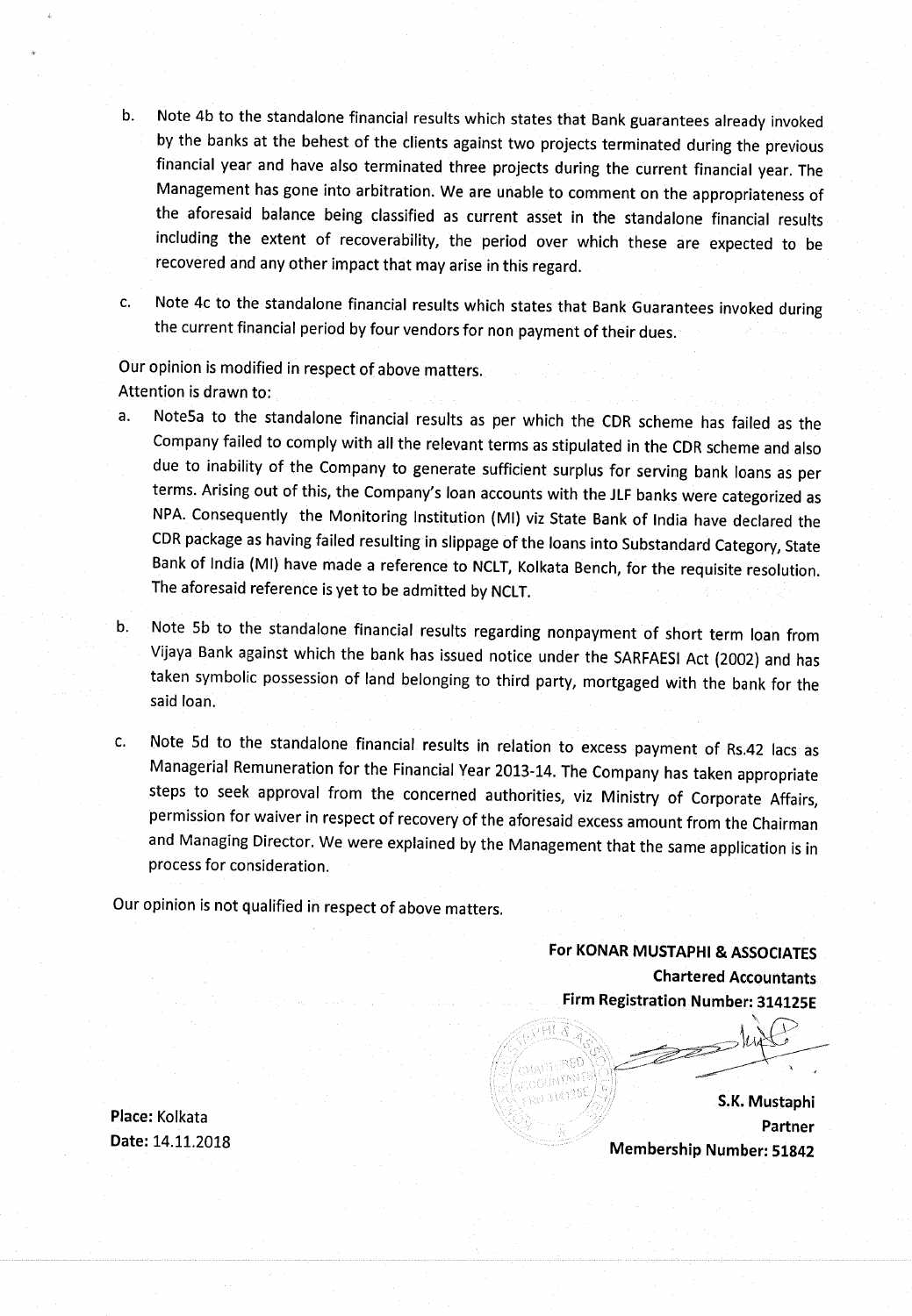

Hegistered Office: DD-30, Sector - 1, Salt Lake City, Kolkata-700064<br>Telephone - 033 40190000, Fax - 033 40190001, Email - info@tantiagroup.com, Website - www.tantiagroup.com<br>STATEMENT OF UNAUDITED STANDALONE FINANCIAL R

|                |                                                                                                 |                                                 |                                                 |                                                 |                                                                  |                         | ₹in Lakhs                          |
|----------------|-------------------------------------------------------------------------------------------------|-------------------------------------------------|-------------------------------------------------|-------------------------------------------------|------------------------------------------------------------------|-------------------------|------------------------------------|
| Si No          | Particulars                                                                                     | Three months<br>ended 30-Sep-18<br>(Un-Audited) | Three months<br>ended 30-Jun-18<br>(Un-Audited) | Three months<br>ended 30-Sep-17<br>(Un-Audited) | Half year ended 30 Half year ended 30<br>Sep-18 (Un-<br>Audited) | Sep-17 (Un-<br>Audited) | Year ended 31-<br>Mar-18 (Audited) |
| $\mathbf{1}$   | <b>Income from Operations</b>                                                                   |                                                 |                                                 |                                                 |                                                                  |                         |                                    |
|                | a) Net Income from Operations                                                                   | 2.053                                           | 2,886                                           | 3,849                                           | 4,939                                                            | 11,052                  | 20,551                             |
|                | b) Other Operating Income                                                                       |                                                 |                                                 |                                                 |                                                                  |                         |                                    |
|                | Revenue from Operation                                                                          | 2,053                                           | 2,886                                           | 3,849                                           | 4,939                                                            | 11,052                  | 20,551                             |
| $\overline{2}$ | Other Income                                                                                    | 860                                             | 884                                             | 847                                             | 1,744                                                            | 1.605                   | 3,509                              |
|                | <b>Total Income</b>                                                                             | 2,913                                           | 3,770                                           | 4,696                                           | 6.683                                                            | 12,657                  | 24,060                             |
| 3              | <b>Expenses</b>                                                                                 |                                                 |                                                 |                                                 |                                                                  |                         |                                    |
|                | Consumption of Raw Material, Stores and Spares<br>a.                                            | 753                                             | 1,739                                           | 1,767                                           | 2,492                                                            | 3,782                   | 6,700                              |
|                | b.<br><b>Excise Duty</b>                                                                        |                                                 |                                                 |                                                 |                                                                  |                         | $\overline{\mathbf{c}}$            |
|                | <b>Contract Operating Expenses</b><br>c.                                                        | 1,358                                           | 1,576                                           | 1,871                                           | 2,934                                                            | 5,587                   | $-11,211$                          |
|                | d.<br>Changes in work-in-progress                                                               | 65                                              | 208                                             | 90                                              | 273                                                              | 172                     | 347                                |
|                | Employee benefits expense<br>е.                                                                 | 307                                             | 300                                             | 339                                             | 607                                                              | 725                     | 1,485                              |
|                | f.<br>Depreciation and amortisation expense                                                     | 166                                             | 167                                             | 170                                             | 333                                                              | 333                     | 672                                |
|                | Finance Cost<br>g.                                                                              | 1,180                                           | 665                                             | 1,531                                           | 1,845                                                            | 3,073                   | 6,248                              |
|                | h. Other Expenses                                                                               | 150                                             | 202                                             | 224                                             | 352                                                              | 532                     | 1,053                              |
|                | <b>Total Expenses</b>                                                                           | 3,979                                           | 4,857                                           | 5,992                                           | 8,836                                                            | 14,206                  | 27,718                             |
| 4              | Profit/(Loss) from ordinary activity after Finance costs but before<br><b>Exceptional Items</b> | (1,066)                                         | (1,087)                                         | (1, 296)                                        | (2, 153)                                                         | (1, 549)                | (3,658)                            |
| 5              | <b>Exceptional Items</b>                                                                        |                                                 |                                                 |                                                 |                                                                  |                         |                                    |
| 6              | Adjustment for dimunation in Value of Investment                                                |                                                 |                                                 |                                                 |                                                                  |                         |                                    |
| $\mathbf{7}$   | Profit/(loss) from ordinary activities before Tax                                               | (1,066)                                         | (1,087)                                         | (1, 296)                                        | (2, 153)                                                         | (1, 549)                |                                    |
| 8              | <b>Tax Expenses</b>                                                                             |                                                 |                                                 |                                                 |                                                                  |                         | (3,658)                            |
|                | a. Current Tax                                                                                  |                                                 |                                                 |                                                 |                                                                  |                         |                                    |
|                | b. Deferred Tax                                                                                 | 263                                             | 262                                             |                                                 | 525                                                              |                         | (3,589)                            |
| 9              | Net Profit/(Loss) from ordinary activities after Tax                                            | (1,329)                                         | (1, 349)                                        | (1, 296)                                        | (2,678)                                                          | (1, 549)                | (69)                               |
| 10             | <b>Extraordinary Items</b>                                                                      |                                                 |                                                 |                                                 |                                                                  |                         |                                    |
| 11             | Net Profit/(Loss) for the period                                                                | (1, 329)                                        | (1, 349)                                        | (1, 296)                                        | (2,678)                                                          | (1.549)                 | (69)                               |
| 12             | Other Comprehensive Income/ (Loss) (net of tax)                                                 |                                                 |                                                 |                                                 |                                                                  |                         |                                    |
| 13             | Total Comprehensive Income/ (Loss) for the period                                               | (1, 329)                                        | (1, 349)                                        | (1, 296)                                        | (2, 678)                                                         | (1, 549)                | (69)                               |
| 14             | Paid-up equity share capital (Face Value of Rs. 10/-per share)                                  | 2.874                                           | 2,874                                           | 2,874                                           | 2,874                                                            | 2,874                   | 2,874                              |
| 15             | Reserves excluding Revaluation Reserves as per balance sheet of<br>previous accounting year     |                                                 |                                                 |                                                 |                                                                  |                         |                                    |
| 16             | Earning per share (of Rs. 10/- each) (not annualised):                                          |                                                 |                                                 |                                                 |                                                                  |                         |                                    |
| а.             | <b>Before extraordinary items</b>                                                               |                                                 |                                                 |                                                 |                                                                  |                         |                                    |
|                | Basic                                                                                           | (4.63)                                          | (4.69)                                          |                                                 |                                                                  |                         |                                    |
|                | Diluted<br>Ħ.                                                                                   | (4.63)                                          | (4.69)                                          | (4.51)<br>(4.51)                                | (9.32)                                                           | (5.39)                  | (0.24)                             |
| b.             | After extraordinary items                                                                       |                                                 |                                                 |                                                 | (9.32)                                                           | (5.39)                  | (0.24)                             |
|                | Basic                                                                                           | (4.63)                                          | (4.69)                                          | (4.51)                                          | (9.32)                                                           |                         |                                    |
|                | Diluted<br>ii.                                                                                  | (4.63)                                          | (4.69)                                          | (4.51)                                          | (9.32)                                                           | (5.39)<br>(5.39)        | (0.24)<br>(0.24)                   |

|          | STANDALONE STATEMENT OF ASSETS AND LIABILITIES |                 |                 |  |
|----------|------------------------------------------------|-----------------|-----------------|--|
| sı<br>No | <b>Particulars</b>                             | As at 30-Sep-18 | As at 31-Mar-18 |  |
|          |                                                | (Un-Audited)    | (Audited)       |  |
|          | <b>ASSETS</b>                                  |                 |                 |  |
|          | A) NON-CURRENT ASSETS                          |                 |                 |  |
|          | a. Property, plant and equipment               | 3,193           | 3,524           |  |
|          | b. Capital work-in-progress                    | 285             | 285             |  |
|          | c. Financial assets                            |                 |                 |  |
|          | (i) Investments                                | 22,346          | 20,666          |  |
|          | (ii) Loans and Advances                        | 754             | 647             |  |
|          | (iii) Other financial assets                   |                 |                 |  |
|          | e. Deferred Tax Assets (Net)                   |                 | 421             |  |
|          | e. Other non current assets                    | 17              | 61              |  |
|          | <b>Total Non-Current Assets (A)</b>            | 26,595          | 25,604          |  |
| B)       | <b>CURRENT ASSETS</b>                          |                 |                 |  |
|          | a. Inventories                                 | 22,733          | 23,948          |  |
|          | b. Financial assets                            |                 |                 |  |
|          | (i) Trade receivables                          | 23,709          | 22,230          |  |
|          | (ii) Cash & cash equivalents                   | 201             | 596             |  |
|          | (iii) Other Bank Balances                      | 898             | 952             |  |
|          | (iv) Loans and Advances                        | 7,453           | 7,309           |  |
|          | (v) Other financial assets                     | 301             | 650             |  |
|          | c. Other current assets                        | 39,780          | 41,029          |  |
|          | <b>Total Current Assets (B)</b>                | 95,075          | 96,714          |  |
|          | Total Assets (A + B)                           | 1,21,670        | 1,22,318        |  |
|          |                                                |                 |                 |  |
|          | <b>EQUITY AND LIABILITIES</b>                  |                 |                 |  |
| C)       | <b>EQUITY</b>                                  |                 |                 |  |
|          | a. Equity share capital                        | 2,874           | 2,874           |  |
|          | b. Other equity                                | 6,667           | 9,346           |  |
|          | <b>Total Equity (C)</b>                        |                 |                 |  |